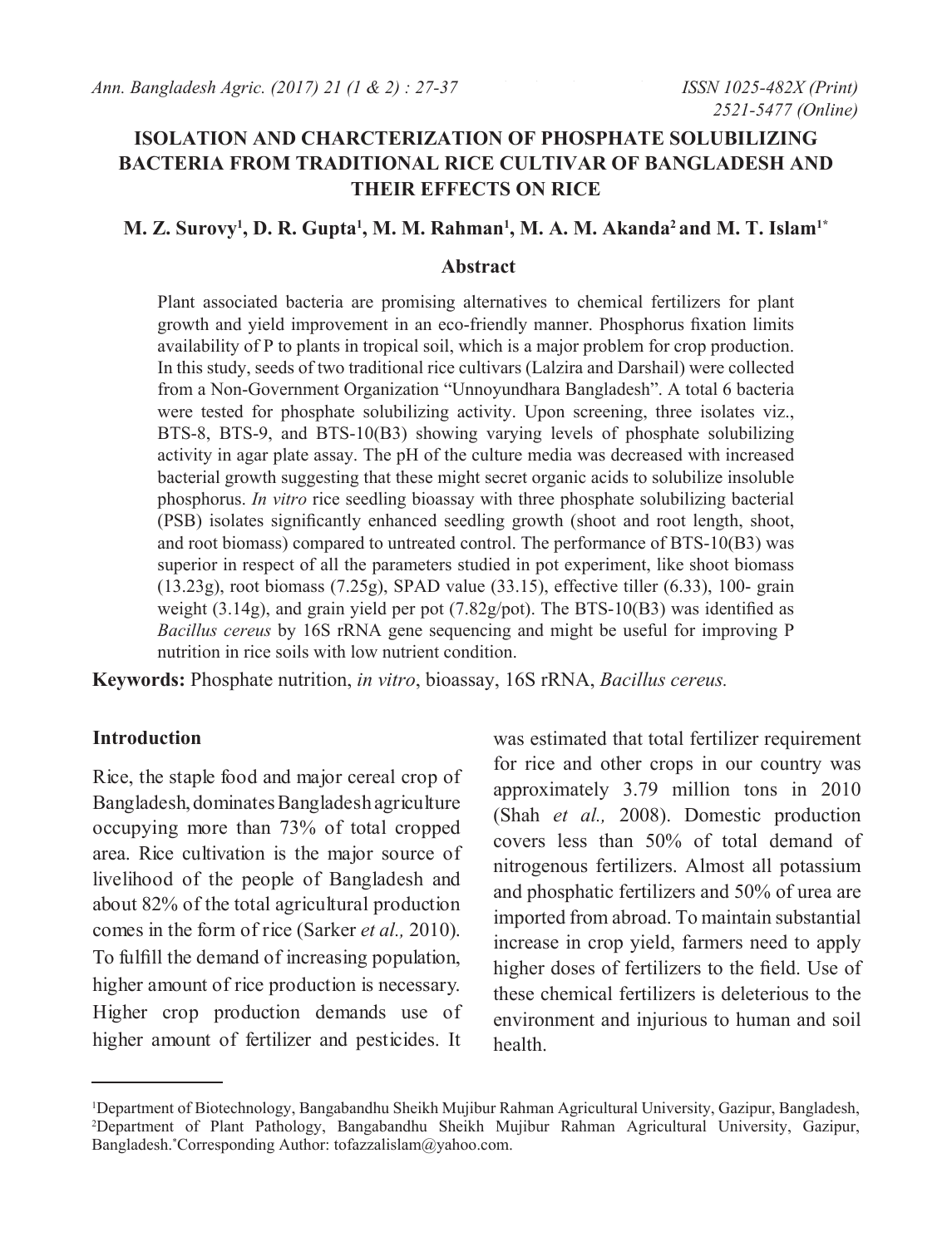Phosphorus is essential macro nutrient for plants. Due to rapid immobilization of P fertilizers in the form of  $Al^{3+}$  or  $Fe^{3+}$  in acidic soils or with  $Ca^{2+}$  in calcareous soils (Khan *et al.,* 2017), there is a shortage of available phosphorus for plant nutrition (Merbach *et al.,* 2010). Plant-associated bacteria have high potentials to improve nutrition and protection of plants. A group of beneficial bacteria enhance growth and yield of crop plants via various growth promoting mechanisms are called plant growth promoting bacteria (PGPB). The beneficial effects of these bacteria are delivered through various direct or indirect mechanisms (Chernin and Chet, 2002). Some bacteria species having the capacity to mineralized insoluble phosphorus and they are so called phosphate solubilizing bacteria (PSB). PSB are able to mineralize organic phosphates and solubilize inorganic phosphates via several mechanisms, such as hydrolysis or processes involving enzymes like phosphatases (Oteino *et al.*, 2015, Islam and Hossain, 2012). Phosphatases produce organic and inorganic acids through pH reduction, carbon dioxide formation and the enzymatic reduction of metals (Nautiyal, 1999; Souchie *et al.,* 2005; Barroso and Nahas, 2008; Bashan *et al.*, 2013). In organic acid production mechanisms, gluconic acid (GA) seems to be the most frequent agent of inorganic phosphate solubilization and to a lesser extend α-ketogluconic acid. The organic acids diffuse freely outside the cells releasing high quantities of soluble phosphate from mineral phosphates by supplying both protons and metal complexing organic acid anions (Oteino *et al.*, 2015).

The use of PSB inoculants as biofertilizer provides a promising alternative/amendment

to chemical fertilizers (Khan *et al.*, 2017 and Sarker *et al.*, 2014). Therefore, isolation and characterization of PSB from endosphere of rice seeds of Bangladesh and utilizes them as bio-inoculants for growth and grain yield of rice is a new trend of research (Khan *et al.*, 2017). The objectives of current study were to isolate, screen and characterize PSB from endosphere of traditional rice seeds of Bangladesh and evaluate phosphate solubilizing capacity of PSB isolates and assess performance of PSB on growth and yield of rice.

### **Materials and Methods**

# **Isolation and screening of endophytic bacteria**

Traditional rice seed samples (Lalzira and Darshail) were collected from a Non-Government Organization "Unnoyondhara Bangladesh", Zhenaidah, Bangladesh. For isolation of bacteria, approximately 1g of seeds was washed under running tap water and surface sterilized in 5% NaOCl for 1 min. After washing three times with sterilized distilled water (SDW), the seed samples were crushed with a sterilized mortar and pestle. Serial dilutions were prepared from the crushed seeds, and 100 μl aliquots from each dilution of  $1 \times 10^{-6}$ ,  $1 \times 10^{-7}$ , and 1  $\times$  10<sup>-8</sup> were spread on nutrient broth agar (NBA: Nutrient broth 13.0 g/L and agar 21 g/L) plates and incubated for 2 days at 25  $\pm$  2° C. Morphologically distinct bacterial colonies (on the basis of shape and color of the bacterial colonies) were purified by repeat streak culture on the same medium. The purified isolates were preserved temporarily in 20% glycerol solution at-20º C.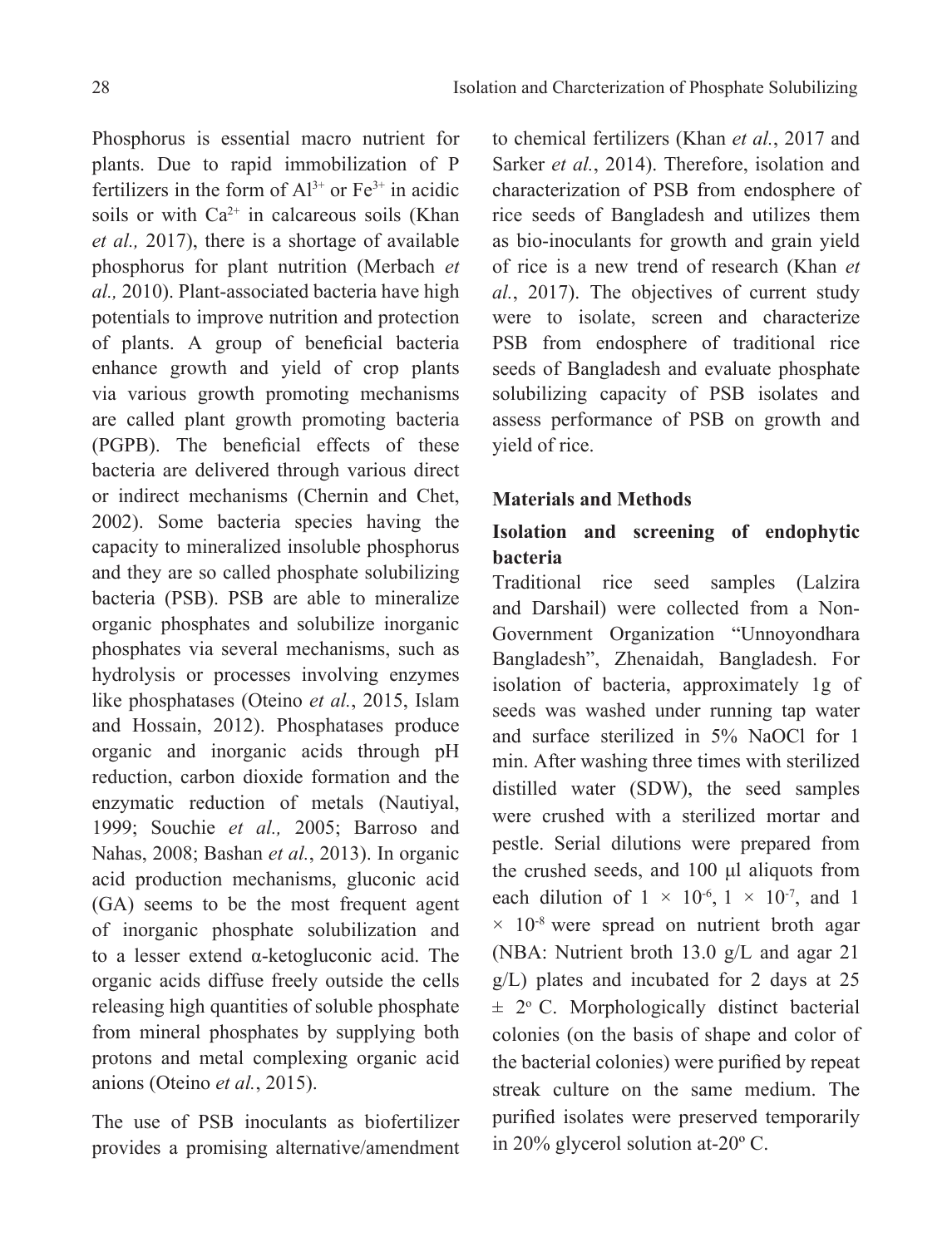Mineral phosphate solubilizing activities of bacterial isolates was determined by using National Botanical Research Institutes Phosphate (NBRIP) medium (Glucose  $10.0g/L$ ;  $Ca_3(PO_4)_2$  5.0g/L;  $(NH_4)_2SO_4$  0.10  $g/L$ ; MgSO<sub>4</sub>.7H<sub>2</sub>O 0.25g/L; KCl 0.20g/L;  $MgCl<sub>2</sub>$ .6H<sub>2</sub>O 5.0g/L; agar 15.0g/L and pH 7.0) (Islam *et al.*, 2007). Each bacterial isolate was inoculated in triplicate on NBRIP agar medium and incubated at  $25 \pm 2$ °C for 72 h. The ability of the bacteria to solubilize insoluble tri-calcium phosphate (TCP) was determined by phosphate solubilizing index (PSI) (Sarker *et al.*, 2014).

$$
PSI = \frac{A}{B}
$$

where A= Total diameter (colony+halo zone) and B= colony diameter

## **Biochemical characterizations of phosphate solubilizing bacteria**

A series of biochemical tests were conducted to characterize the PSB isolates (BTS-8, BTS-9 and BTS-10(B3) using the protocols of Bergey's Manual of Systematic Bacteriology (Bergey *et al.*, 1994). The tests conducted were Gram staining, Catalase test and motility test. For all biochemical tests, bacteria were grown on Nutrient Broth Agar (NBA) medium for three days at 25°C.

#### **Gram staining test**

A small drop of bacterial suspension was placed on a clean slide. The drop was spread with a bacterial loop and allowed to dry in the air. The air dried smear was passed once through the top of a spirit lamp and allowed to cool. The smear was stained with crystal violet solution for 1 min, then washed in tap water. The film was immerged into iodine solution for 1 min, washed in tap water and

dried. Then ethanol was added on the film and washed it after 1 min in tap water and dried again. Then a counter stain, safranine was added with the film and washed in tap water and dried. The color of the smear was observed under an oil immersion object of a light microscope. The color of the smear appeared violet if the bacterium was Gram positive. On the other hand, the color of the smear was turned red if the bacterium was Gram negative (Cerny, 1976; Conn *et al.*, 1957).

### **Motility test**

The motility of each isolate was tested in sulfide indole motility (SIM) medium. Using a needle, isolates were introduced into test tubes containing SIM, and were incubated at room temperature until the growth was evident (Kirshop and Doyle, 1991). Turbidity away from the line of inoculation was a positive indicator of motility.

### **Catalase test**

Catalase test is done to determine if bacteria possess catalase enzyme. Aerobic and facultative anaerobic bacteria produce hydrogen peroxide as a by-product of aerobic respiratory metabolism. Hydrogen peroxide is highly toxic oxidizing agent. Bacteria are protected from these harmful effects by the enzyme catalase which catalyzes the following reaction (Wheelis, 2008):

# $2H_2O_2 \rightarrow H_2O + O_2$

A loop-full bacterial culture was taken on a clean slide containing one drop of  $3\%$  H<sub>2</sub>O<sub>2</sub>. Formation of bubbles (release of  $O_2$ ) from the surface was indicative of positive reaction (Duke and Jarvis, 1972).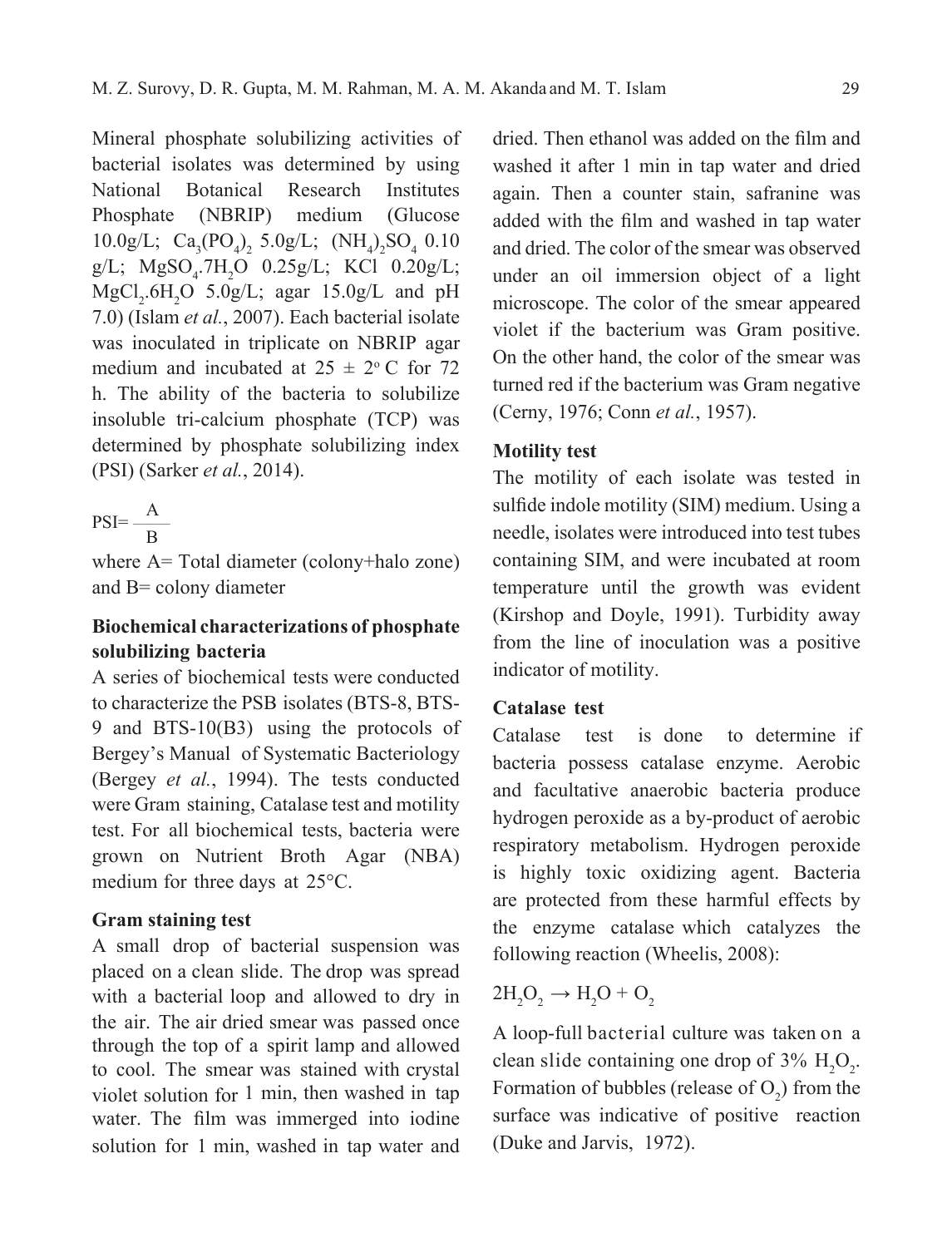## **Bacterial growth and pH value of the culture medium**

The pH value of medium was determined by growing the isolates in NBRIP broth at pH 7.0 in a shaking incubator (100 rpm) for 8 days at 25º C. The optical density of the bacterial supernatant after precipitation of insoluble tri-calcium phosphates and pH value of the medium were estimated after two days intervals using a spectrophotometer (Alpo, Germany) at 595 nm and a pH meter (AD 1000, Adwa, Hungary), respectively (Khan *et al.*, 2017). Each treatment was replicated three times and data were expressed as the mean value.

# **Performance evaluation of bacterial isolates through rice (cv. BRRI dhan 29) seedling bioassay**

The 250 ml Erlenmeyer flasks were selected for this *in vivo* culture of the rice (cv. BRRI dhan29) seedlings. All bacteria were cultured in NB medium for three days at 25º C in a shaker at 100 rpm. When growth was optimum (109 CFU/mL), the cultures were checked for purity and population by repeated streak culture on the same medium. Then, bacterial cells were collected via centrifugation at 15,000 rpm for 1 min at 4ºC, and each pellet was washed twice with SDW. The bacterial pellets were re-suspended in SDW, gently shacked and used for seed treatment. Approximately 1g rice seeds were surface sterilized in 5% NaOCl for 1 min and washed three times in SDW. Dry seeds were immersed in each bacterial suspension  $(10^9 \text{ CFU/mL})$ , and the preparation was stirred frequently for five minutes. The treated seeds were spread on a Petri dish and air dried overnight at room temperature. The number of bacterial cells per seed, determined via serial dilutions, was approximately 108 CFU/seed (Sarker *et al.* 2012). After seven days, the seedlings were harvested and separated into shoot and root for analyses of growth parameters. Each treatment was replicated for three times.

### **Experimental site and pot preparation**

In order to investigate plant growth promotion ability of PSB isolates, pot experiment was carried out at Department of Biotechnology, Bangabandhu Sheikh Mujibur Rahman Agricultural University (BSMRAU), *Salna*, Gazipur, Bangladesh. Soil from Salna series in Madhupur tract (AEZ 28) was used. The soil is clayey up to 50 cm depth (Khan *et al.,* 2017) and slightly acidic (pH 6.41) in nature. The used pot soil contained 1.55% organic matter (OM), 0.08% total nitrogen (N), 9 ppm available phosphorus (P) and 0.57 meq 100g-1 soil exchangeable potassium (K) (our unpublished data). Seeds of BRRI dhan29 were collected from the Bangladesh Rice Research Institute (BRRI). Germinated seeds were sown in the well prepared experimental pot at the rate of two seedlings per pot (size 20  $\times$  20  $\times$  30 cm).

### **Design and treatment of pot experiment**

Pot experiment was conducted in a Complete Randomized Design (CRD) with three replications for each treatment. The treatments of the experiment included (i) control; (ii) treated with BTS-8; (iii) treated with BTS-9, and (iv) treated with BTS-10(B3).

Plant growth parameters, such as root and shoot dry weight (g), SPAD value of flag leaf at panicle initiation stage, number of effective tillers, 100 grain weight and total grain weight (g) per pot were recorded.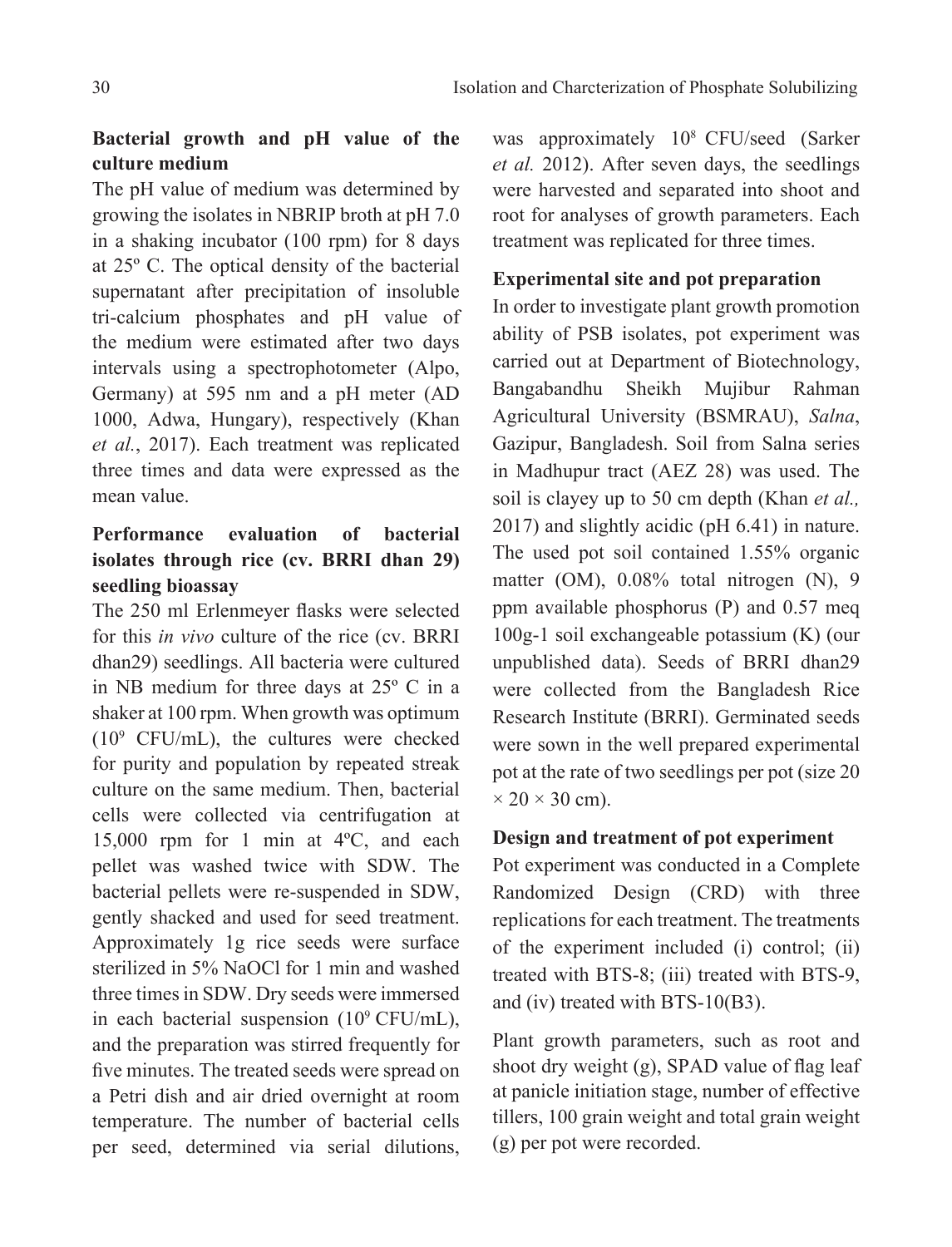## **Bacterial inoculum preparation and application to rice (cv. BRRI dhan 29) plants**

PSBs were cultured separately in 250 ml conical flasks containing 200 ml NB broth on an orbital shaker at 100 rpm for 72 h at  $(25 \pm 2)$  °C and cells were collected after centrifugation at 15,000 rpm for 1 min at 4º C, followed by two times washing with SDW. For seed coating, seeds were washed thoroughly followed by overnight dipping the seeds into bacterial suspension in SDW (*ca.* 1  $\times$  10<sup>8</sup> cfu/ml). Freshly harvested bacterial cells were suspended in SDW and then sprayed on rice plants at tillering and flowering stages.

### **Molecular identification and phylogenetic tree analysis of active bacteria**

For the determination of 16S rRNA gene sequence of BTS-10(B3) chromosomal DNA extraction was done using the commercial kit (AccuPrep® Genomic DNA Extraction Kit) using the manufacturers' instructions, stored at  $-20^{\circ}$  C, and used as a template DNA in PCR to amplify the 16S rRNA gene sequencing.16S rRNA region was amplified by using the bacterial-specific primers, 27F (5′- AGAGTTTGATCCTGGCTCAG-3′) and 1492R (5′-GGTTACCTTGTTACGACTT-3′). Thermal cycling was performed with 1X Taq buffer, 0.8 mM dNTP, 1 µl Taq polymerase, 1.0 µl of each primer. Three independent PCR amplifications were performedin a thermo cycler (Mastercycler® Gradient, Eppendorf, Hamburg, Germany) at an annealing temperature of  $55^{\circ}$  C (40 s), an initial denaturation temperature of  $94^{\circ}$  C (5 min), 30 amplification cycles with denaturation at  $94^{\circ}$  C(60 s), annealing (30 s), and extension at  $72 \text{ °C}$  (10 min). The PCR product was purified using Quick PCR purification column

(Promega, Madison, WI, USA) and sequenced using BigDye terminator cycle sequencing kits (Applied Biosystems, Forster city, CA, USA) by following the manufacturer's instructions. Forward and reverse sequences were combined using the Lasergene version 7.1 programs. The 16S rRNA gene sequences were compared by BLAST search with the sequences available in the GenBank database. The phylogenetic tree was constructed using Phylogeny fr. Software.

### **Statistical analysis**

The data were statistically analyzed using SPSS version 17.0 and Statistix (version 10). Data obtained under various treatments were compared via ANOVA using the least significant differences test (LSD) at 5% (*P* ≤ 0.05) probability level of significance.

### **Results and Discussion**

### **Isolation, screening and phosphate solubilization by PSB**

Total six bacterial isolates were isolated from endosphere of two traditional rice cultivars (Lalzira and Darshail) and purified by repeated streak culture on NBA. Among the isolates, three of them viz., BTS-8, BTS-9 (from Lalzira) and BTS-10(B3) (from Darshai) exhibited *in vitro* phosphate solubilization capacity when NBRIP agar medium was used as insoluble phosphate source. Colony shape of all three bacterial isolates was round; BTS-8 was gram positive and rests two were gram negative in nature. BTS-8 showed motility and catalase activity; other two were catalase negative and non-motile. Significant differences were found in the diameters of the phosphate solubilization zone; isolate BTS-10(B3) had the largest average phosphate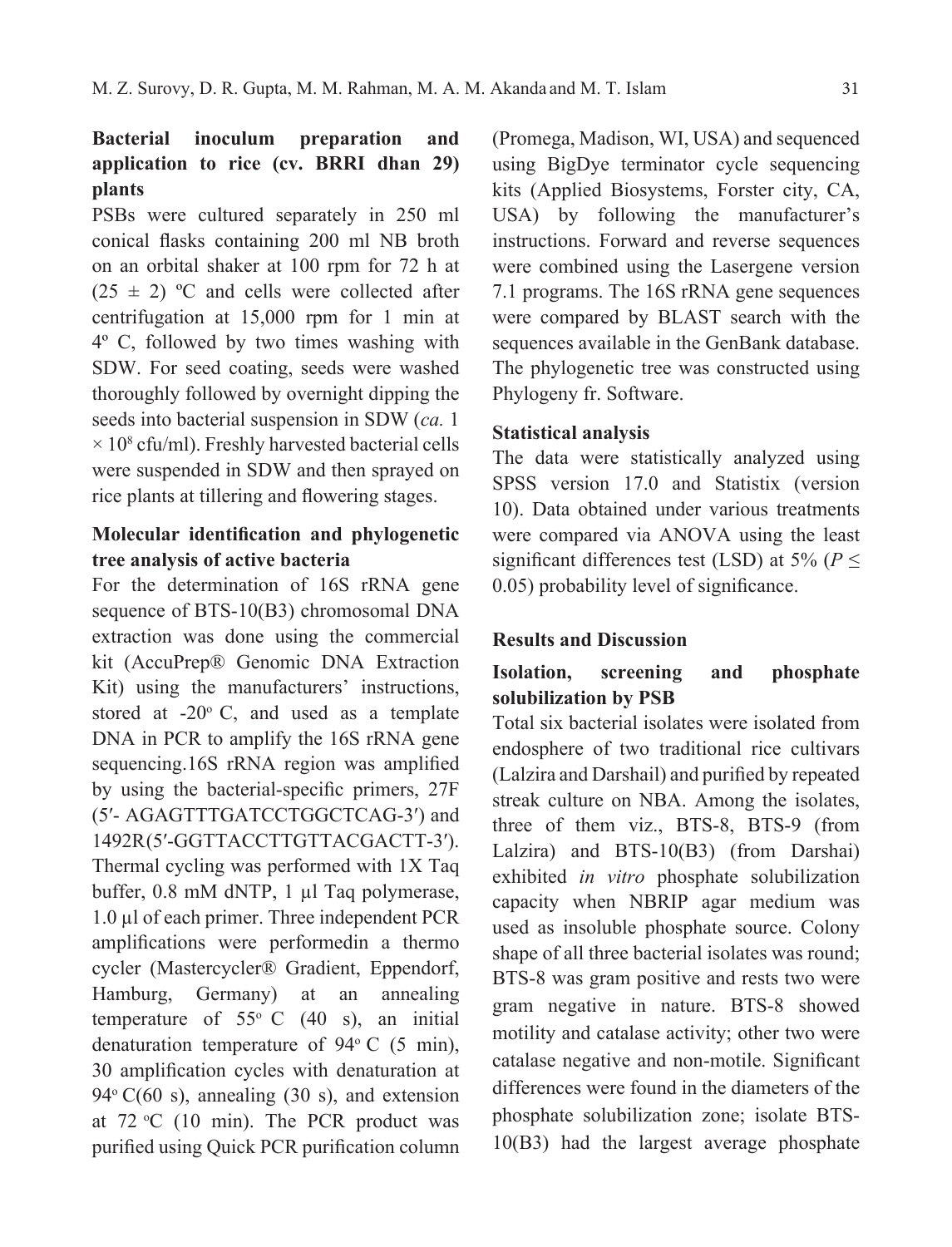solubilization zone (PSI 4.58). Other two isolates BTS-8 and BTS-9 had PSI 3.46 and 2.36 respectively (Table 1, Fig. 1). The solubilization zone occurs due to the presence of some substances, such as organic acids, that are released by microorganisms and solubilize the P in the medium (Islam and Hossain 2012 and Sarker *et al.*, 2014). The presence of these substances generates a translucent zone around the colonies, which is indicative of solubilizing capacity (Souchie *et al.*, 2005). Several studies have investigated the capacity of *Bacillus* sp. and other microorganisms for P solubilization and mineralization in different culture media with varying P sources

**Table 1. Phosphate solubilizing index (PSI) by different bacterial isolates in agar plate assay using NBRIP medium**

| Bacterial isolates | PSI* in agar assay** |
|--------------------|----------------------|
| BTS-8              | $3.46 \pm 0.05$      |
| BTS-9              | $2.36 \pm 0.04c$     |
| $BTS-10(B3)$       | $4.58 \pm 0.06a$     |

\*Phosphate solubilization index  $(PSI) = (Halo + colony)$ diameter) / colony dia meter \*\* Mean value of 3 replicates. Figures in a column followed by same letter/s are not varied significantly (*p<0.05*)

(Pikovskaya, 1948; *Gupta et al.,* 1994; *Nautiyal,* 1999; *Islam et al.,* 2007; *Ahemad & Khan* 2010, *and Duarah et al.,* 2011). The study of low solubility inorganic P sources, such as tricalcium phosphate  $(Ca_3PO_4)$ , as inorganic P sources contributes to our understanding of the phosphate solubilizing mechanisms by PSB in both *in vitro* and field conditions (Bashan *et al.*, 2013).

### **Molecular characterization of BTS-10(B3)**

The best performing isolate BTS-10(B3) was identified as *Bacillus cereus* based on comparison of its 16S rRNA gene sequence data with known bacteria sequences in NCBI database using BLASTN. Phylogenetic tree was constructed using other reference probiotic bacteria to know the taxonomic status of strain *Bacillus cereus* BTS-10(B3) (accession number MF489797) isolated from Darshail rice cultivar (Fig. 2). The isolate was affiliated with the members of the genus *Bacillus* and showed 98% similarity with the *Bacillus cereus* ATCC 14579.

### **Growth of the PSB at pH 7.0**

The three PSB isolates were grown in NBRIP broth medium at pH 7.0 up to 8 days to see



**Fig. 1. Characteristic halo zones generated by bacterial isolates around the colonies in the NBRIP medium.**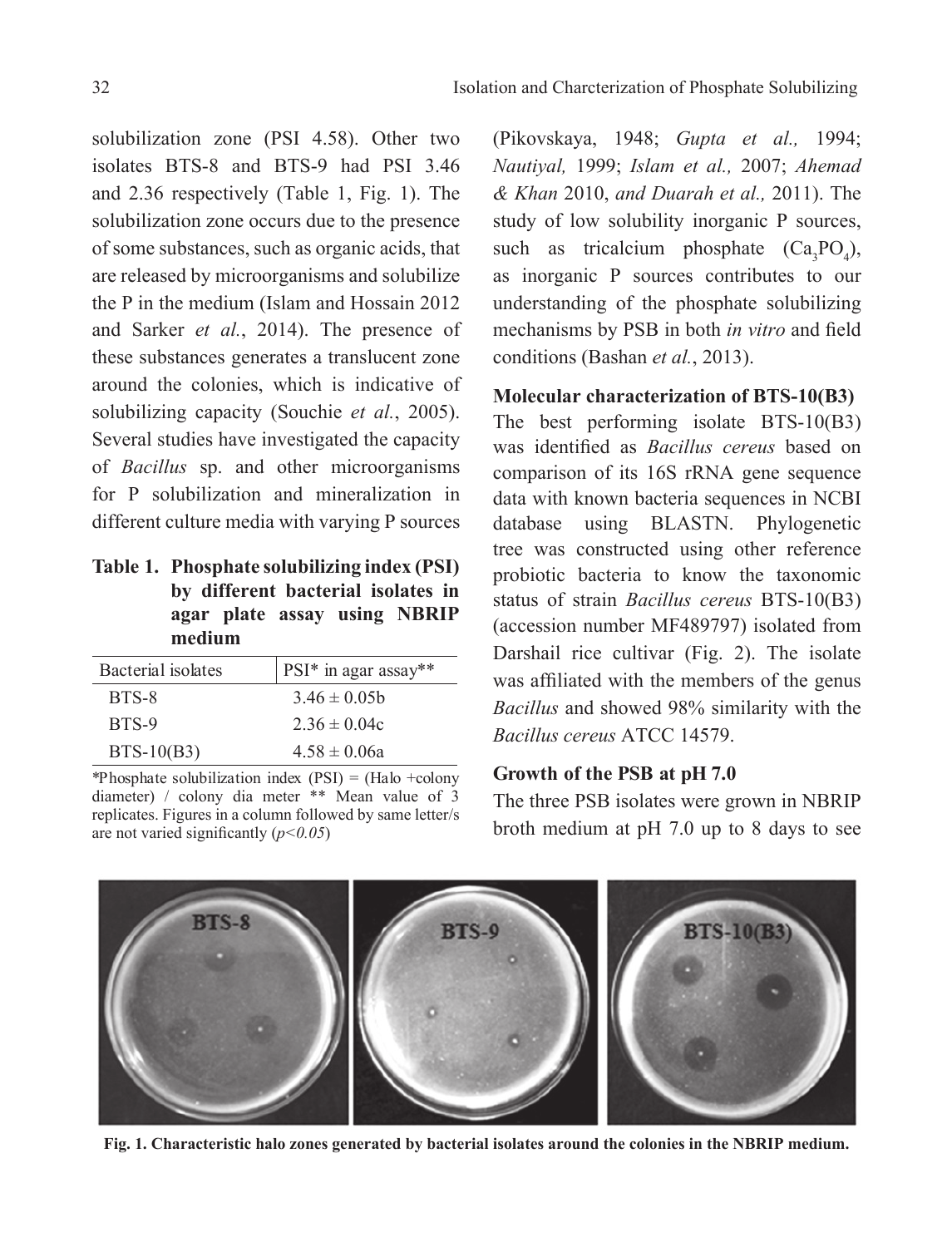| KF937788.1 Pseudomonas sp. BRRh-6                                                                                                                                                                                                                                                                                                                                                                                                                             |  |
|---------------------------------------------------------------------------------------------------------------------------------------------------------------------------------------------------------------------------------------------------------------------------------------------------------------------------------------------------------------------------------------------------------------------------------------------------------------|--|
| KF921289.1 Burkholderia sp. BRRh-2<br>MF489797.1_Bacillus_cereus_strain_BTS-10_B3_GAGGAAATGTGGAATTCCAT<br>TNR_074540.1_Bacillus_cereus_strain_ATCC_14579_TTATTGGAGAGTTTGATC<br>KM092528.1_Bacillus_amyloliquefaciens_strain_PPB12_CATGCGAGTCGAG<br>KJ690255.1_Bacillus_subtilis_strain_PPB2_GGGGCATGCCTAATACATGCAAG<br>KM092527.1_Bacillus_subtilis_GCAAGTCGAGCGGACAGATGGGAGCTTGCTCCCTG<br>L KM008604.1_Bacillus_amyloliquefaciens_strain_PPB4_ATACATGCAAGTCG |  |

 $0.1$ 

**Fig. 2. Phylogenetic tree of** *Bacillus cereus* **BTS-10(B3) strain using 16S rRNA gene sequence.**

their growth (optical density, OD values) and changes of pH value in culture medium. Time- course of OD values revealed that the inoculated bacterial isolates showed more or less a steady growth in course of time (Fig. 3). At eight days after inoculation (DAI) BTS-10(B3) displayed highest growth (OD, 2.23) followed by the BTS-9 (OD, 1.41) and BTS-8 exhibited lowest growth on culture medium (OD, 0.64). The pH value of the culture medium of PSB was decreased with time. These results indicate that the PSB strains a likely to secret organic acids into the medium to solubilize tricalcium phosphate. Acidification of the medium is described as one of the most relevant processes in P solubilization (Bashan *et al.*, 2013). In this process, protons (H) are released. These protons consequently reduce the pH of the medium, leading to the formation of more soluble hydrophosphates (Oteino *et al.* 2015).

# **Performance of PSB isolates on growth of rice (cv. BRRI dhan 29) seedlings**

#### **Shoot and root length**

The shoot lengths varied significantly by the effects of PSB inoculation at seven days after inoculation (DAI). The BTS-10(B3) produced the highest shoot length at seven DAI (5.10 cm) in seedlings obtained from seeds previously treated with this bacterium. Other treatments also influenced the growth of rice (cv. BRRI dhan 29) seedlings. Like shoot lengths, the root lengths also significantly (*p<0.05*) varied in seedling obtained from seeds treated with PSB inoculants (Table 2) (Fig. 4).



**Fig. 3. Changes of the growth of PSBs represented by the optical density (a) and the pH value of the culture medium (b) with time of inoculation in NBRIP medium.**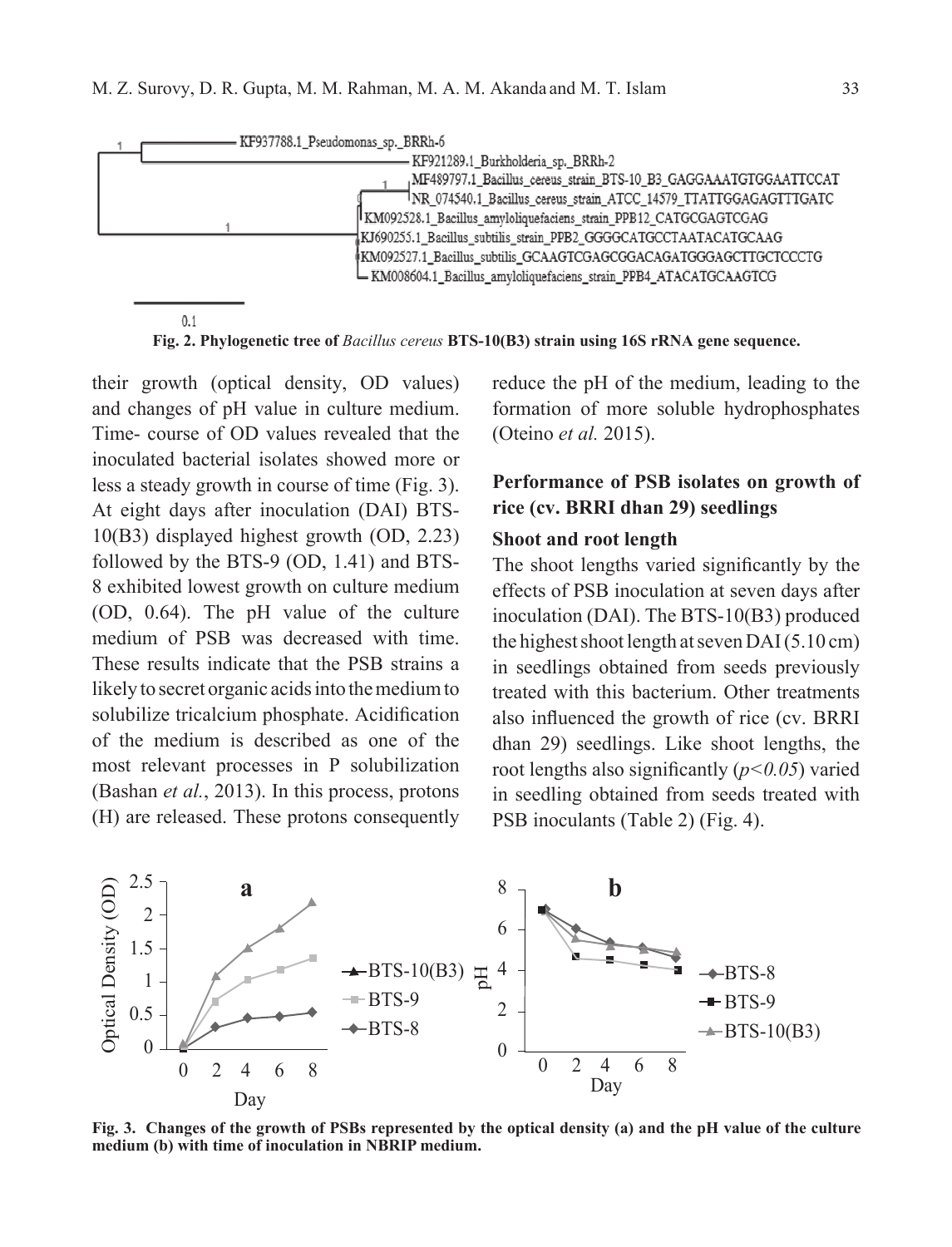

**Fig. 4. Effect of endophytic bacteria on root and shoot growth of rice (cv. BRRI dhan 29) seedling at day 7.**

#### **Shoot and root biomass**

Inoculation of PSB significantly enhanced the shoot biomass of rice (cv. BRRI dhan 29) compared to control (Table 2). The treatment BTS-10(B3) produced the maximum shoot biomass (17.56 mg), which was superior to other treatments (Table 2). The root biomass significantly varied due to the effect of PSB inoculation. The BTS-10(B3) produced highest value of root biomass (13.02 mg) (Table 2), which was superior to other treatments. Increased plant growth and phosphate uptake have been reported in many crop species as a result of PSB inoculants e.g., *Pseudomonas aeruginosa* in rice (Singh *et al.*, 2013), Bacillus sp. in maize (Canbolat *et al.,* 2006) and *B. amyloliquefaciens* in wheat, maize and cotton (Egamberdiyeva *et al.*, 2003). Panhwar *et al.* (2011) showed that the inoculation of rice with *Bacillus* sp. PSB9 isolate enhance P uptake, plant biomass, plant height and root morphology compared to the control.

### **Effect of PSB inoculation on grain yield of rice (cv. BRRI dhan 29) in pot experiment**

The grain yield of rice positively related to SPAD (Soil, Plant Analysis and

Development) value. Nitrogen (N) nutrition index is correlated with SPAD value, higher SPAD value indicates higher N nutrition index (Yang *et al.*, 2014). The PSB isolates showed varying levels of SPAD value. The SPAD value was recorded in panicle initiation stage of rice (cv. BRRI dhan 29) plants. SPAD value was ranged from 20.03- 33.15 and highest value was recorded in BTS-10(B3) treated plants (33.15) and the lowest was in control plants (24.03) (Table 3). The highest shoot dry weight and root dry weight was also recorded in BTS-10(B3) treated plants and it was 13.23 g and 7.25 g, respectively. The highest number of effective tillers was also observed in BTS-10(B3) treated plants (Table 3). Similarly, the BTS-10(B3) treatment produced the highest value for 100 grain weight (3.14 g) and grain yield per pot (7.82 g) compared to control (3.04 g and 5.46g, respectively). The interaction of BTS-10(B) bacterial inoculation significantly increased the grain yield of rice (43.22%) as compared to control treatment (Table 3). Hussain *et al.* (2013) found that *Bacillus* sp. significantly increased plant height, root length, shoot dry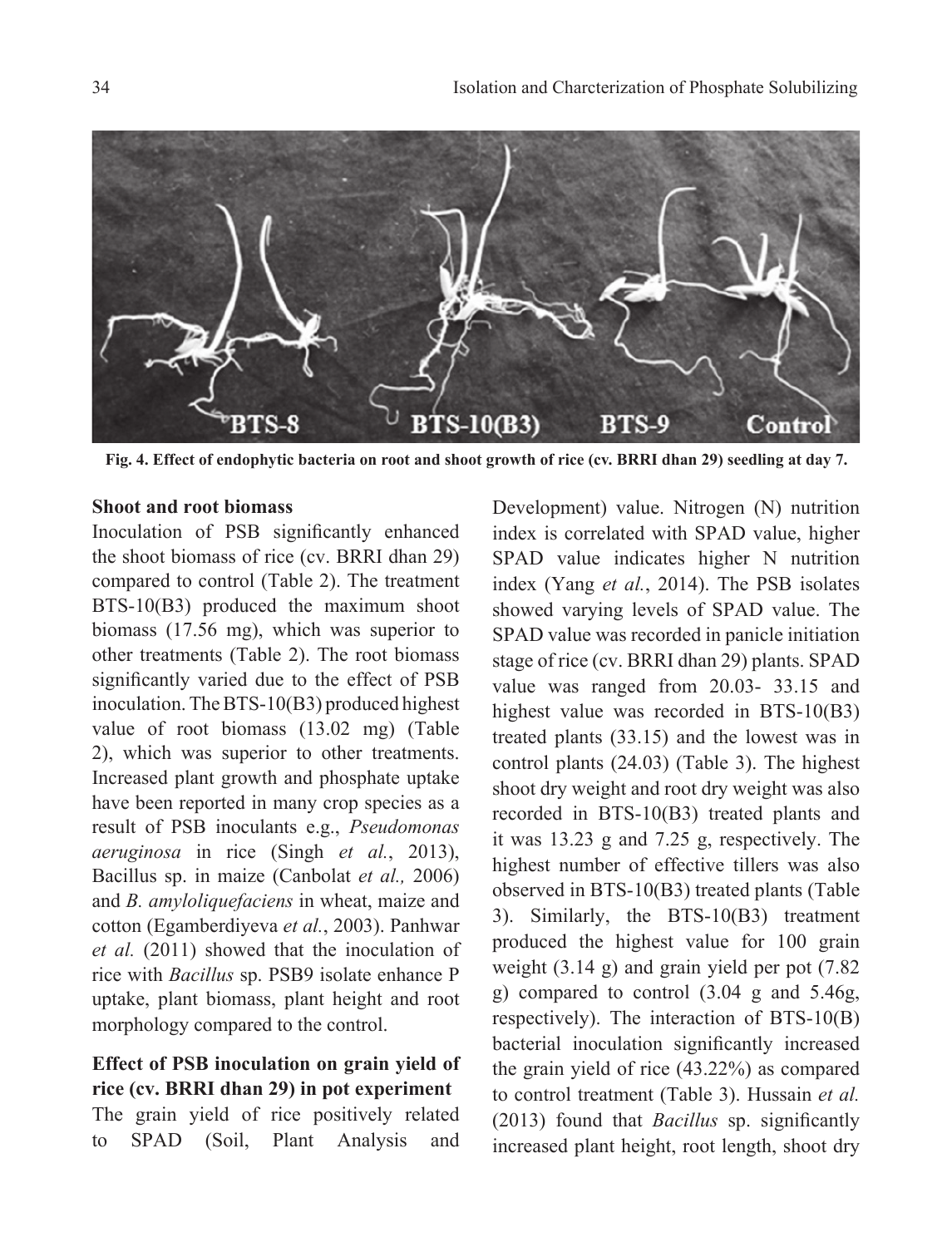| Bacterial isolates | Shoot             |                   |                  | Root              |                    |                    |
|--------------------|-------------------|-------------------|------------------|-------------------|--------------------|--------------------|
|                    | Length(cm)        | Fresh wt.<br>(mg) | Dry wt. (mg)     | Length $(cm)$     | Fresh wt.<br>(mg)  | Dry wt. $(mg)$     |
| BTS-8              | $4.20 \pm 0.08$ b | $11.70\pm0.80c$   | $0.92 \pm 0.01$  | $5.72 \pm 0.18$ a | $11.00 \pm 1.52$ b | $0.26 \pm 0.02$    |
| BTS-9              | $4.10\pm0.02b$    | $13.76\pm0.17h$   | $1.02\pm0.01b$   | $5.33\pm0.19a$    | $12.36 \pm 0.52a$  | $0.31 \pm 0.001$ b |
| $BTS-10(B3)$       | 5.10 $\pm$ 0.56a  | $17.56 \pm 0.96a$ | $1.73 \pm 0.09a$ | $5.17\pm0.06a$    | $13.02 \pm 0.50a$  | $0.46 \pm 0.03a$   |
| Control            | $4.46\pm0.04b$    | $10.67 \pm 0.02d$ | $0.32 \pm 0.04c$ | $3.48\pm0.20b$    | $10.00 \pm 1.14$   | $0.11 \pm 0.10c$   |
| <b>CV</b>          | 6.81              | 1.56              | 5.13             | 6.30              | 6.06               | 8.68               |

**Table 2. Interaction effect of PSB inoculation on shoots and root length; shoot and root weight of rice (cv. BRRI dhan 29) seedlings at 7 days after inoculation (DAI)**

The figures in the column are the mean value of 3 replicates. Figures in a column followed by same letter/s are not varied significantly (*p<0.05*)

**Table 3. Effect of PSB inoculation on growth and grain yield of rice (cv. BRRI dhan 29)**

| Bacterial      | <b>SPAD</b>       | Shoot dry          | Root dry         | Effective        | $100$ grain      | Grain yield      |
|----------------|-------------------|--------------------|------------------|------------------|------------------|------------------|
| isolates       |                   | wt. $(g)$          | wt. $(g)$        | tiller           | wt. $(g)$        | $(g$ pot)        |
| BTS-8          | $30.04\pm0.03$    | $12.2 \pm 1.04$ ab | $6.83 \pm 0.12a$ | $5.00 \pm 0.00$  | $2.91 \pm 0.20a$ | $7.51 \pm 0.14a$ |
| BTS-9          | $31.05\pm2.40h$   | $11.15\pm2.31b$    | $6.32\pm0.02b$   | $6.00 \pm 0.00a$ | $3.02 \pm 0.08a$ | $6.50 \pm 0.56$  |
| $BTS-10(B3)$   | $33.15 \pm 1.43a$ | $13.23 \pm 0.75a$  | $7.25 \pm 0.07a$ | $6.33 \pm 0.01a$ | $3.14 \pm 0.01a$ | $7.82 \pm 0.48a$ |
| Control        | $24.03\pm0.05c$   | $11.17\pm0.35b$    | $7.10 \pm 0.13a$ | $4.67\pm0.02b$   | $3.04 \pm 0.08a$ | $5.46 \pm 0.05c$ |
| CV <sub></sub> | 2.53              | 6.67               | 2.66             | 8.00             | 7.68             | 6.20             |

The figures in the column are the mean value of 3 replicates. Figures in a column followed by same letter/s are not varied significantly (*p<0.05*)

weight, and root dry weight and grain yield up to 11% over the control. In this current study, rice seedlings treated with PSB inoculant BTS-10(B3) significantly increased shoot and root biomass as well as grain yield of rice by increasing nutrient availability to the host plants. Previously, it has been reported that PSB inoculants not only enhance P availability but also some other nutrient elements in plant tissues (Sarker *et al.*, 2014). Panhwar *et al.* (2011); Islam and Hossain (2012); Sharma and Prasad (2003) and Vyas and Gulati (2009) also observed growth promotion and higher nutrient uptakes in response of PSB inoculation in wheat and rice which supports our findings.

Additionally, possibility of nitrogen fixation and secretion of phytohormones and organic

acids, such as gluconic, 2-ketogluconic, lactic, isovaleric, succinic, isobutyric acid, oxalic, citric acid, etc. by PSB inoculants may help in growth promotion and nutrient uptake by rice plants (Chen *et al.*, 2006; Sarker *et al.,* 2014; Islam and Hossain, 2012).

In conclusion, three PSB from endosphere of rice seeds were displayed promising effects in solubilization of insoluble tricalcium phosphate in agar plate assay. *B. cereus* BTS-10(B3) isolate significantly enhanced growth and yield of rice (cv. BRRI dhan29). Current study was conducted in controlled condition, but further study is needed to investigate the efficacy of BTS-10(B3) in broad scale field experiment before considering it as an alternative to synthetic phosphatic fertilizer for low cost rice production.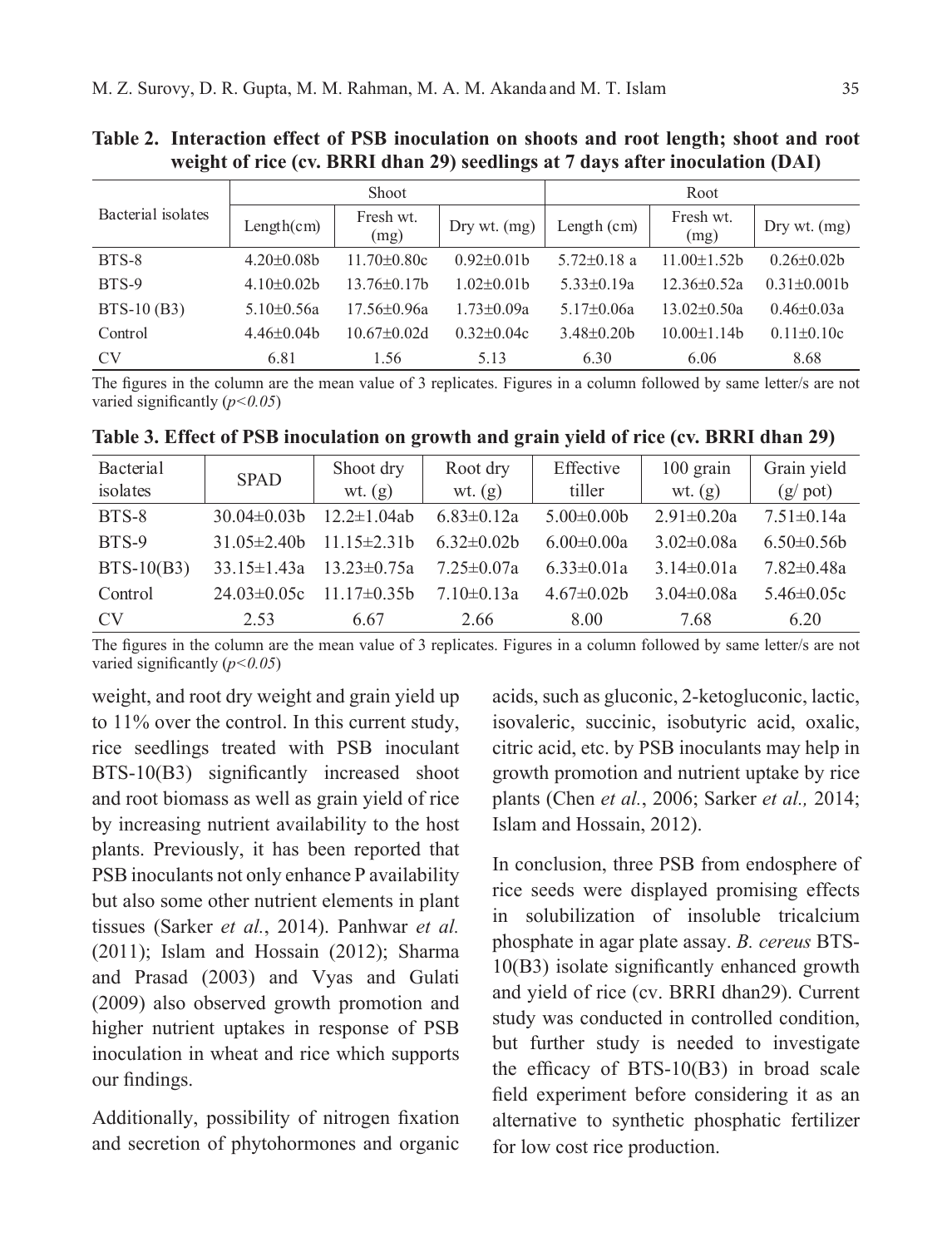#### **Acknowledgments**

The authors are thankful to the World Bank for funding HEQEP CP#2017 and Research Management Committee (RMC) of Bangabandhu Sheikh Mujibur Rahman Agricultural University, Gazipur for financial support.

### **References**

- Ahemed, M and M. S. Khan. 2010. Plant growth promoting activities of phosphatesolubilizing *Enterobacter asburiae* as influenced by fungicides. *EurAsia J. Agric. Biol.* 10: 85-88.
- Barroso, C. B. and E. Nahas. 2008. Solubilizacao do fosfato de ferro em meio de cultura*. Pesq. Agropec. Bras.* 43: 529-535.
- Bashan, Y., A. A. Kamnev and L. DeBashan. 2013. A proposal for isolating and testing phosphate solubilizing bacteria that enhance plant growth. *Biol. Fertil. Soils.* 49: 1-2.
- Bergey, D. H., J. G. Holt and R. K. Noel. 1994. *Bergeys Systematic Bacteriology.* Williams and Wilkins, Baltimore, MD. 1935-2045.
- Canbolat, M. Y., S. Bilen, R. Cakmakei, F. Sahin and A. Aydin. 2006. Effect of plant growth-promoting bacteria and soil compaction on barley seedling growth, nutrient uptake, soil properties, and bacterial counts. *Biol. Fertile. Soils* 42: 350-357.
- Cerny, G. 1976. Method for distinction of Gram positive bacteria. *Eur. J. Appl. Microbiol*. 3: 223-225.
- Chernin, L. and H. Chet. 2002. Microbial enzymes in the biocontrol of plant pathogens and pests*.* In *Enzymes in the Environment – Activity, Ecology and Applications.* Burns R G, Dick R P (eds). Marcel Dekker, New York. 171-226.
- Chen, Y. P., P. D. Rekha, A. B. Arun, F. T. Shen, W. A. Lai and C. C. Young. 2006. Phosphate solubilizing bacteria from subtropical soil and their tricalcium

phosphate solubilizing abilities. *App. Soil Ecol.* 34: 33-41.

- Conn, H. J., W. J. Bartholomew and W. M. Jennison. 1957. *Staining Methods*. McGrew-Hill Book Co. New York. 10- 18.
- Duarah, I., M. Deka, N. Saikia and H. P. D. Boruah. 2011. Phosphate solubilizers enhance NPK fertilizer use efiiciency in rice and legume cultivation. Biotech. Doi: 10.1007/s13205-011-0028-2.
- Duke, P. B. and J. D. Jarvis. 1972. The catalase test- a cautionary tale*. J. Med. Lab Technol.* 29: 203-204.
- Egamberdiyeva, D., D. Juraeva, S. Poberejskaya, O. Myachina, P. Teryuhova, L. Seyadalieva and A. Aliev. 2003. Improvement of wheat and cotton growth and nutrient uptake by phosphate solubilizing bacteria. 26th Southern Conservation Tillage Conference.
- Gupta, R., R. Singal, A. Sankar, R. C. Kuhad and R.K. Saxena. 1994. A modified plate assay for screening phosphate solubilizing microorganisms. *J. Gen. Appl. Microbiol*. 40: 255-260.
- Hussain, M. I., H. N. Asghar, M. J. Akhtar and Arshad. 2013. Impact of phosphate solubilising bacteria on growth and yield of maize. *Soil Environ*. 32:71–78.
- Islam, M. T., A. Deora, Y. Hashidoko, A. Rahman, T. Ito and S. Tahara. 2007. Isolation and identification of potential phosphate solubilizing bacteria from the rhizoplane of *Oryza sativa* L. cv. BR29 of Bangladesh. *Z Naturforsch A*. 62: 103–110.
- Islam, M. T. and M. M. Hossain. 2012. Plant probiotics in phosphorus nutrition in crops, with special reference to rice. In: Maheshwari D K. *Bacteria in Agrobiology: Plant Probiotics.* Springer, Berlin Heidelberg: 325–363 P.
- Khan, M. M. A., E. Haque, N. C. Paul, M. A. K. Saleh, M.S. Al-Garni and M.T. Islam.